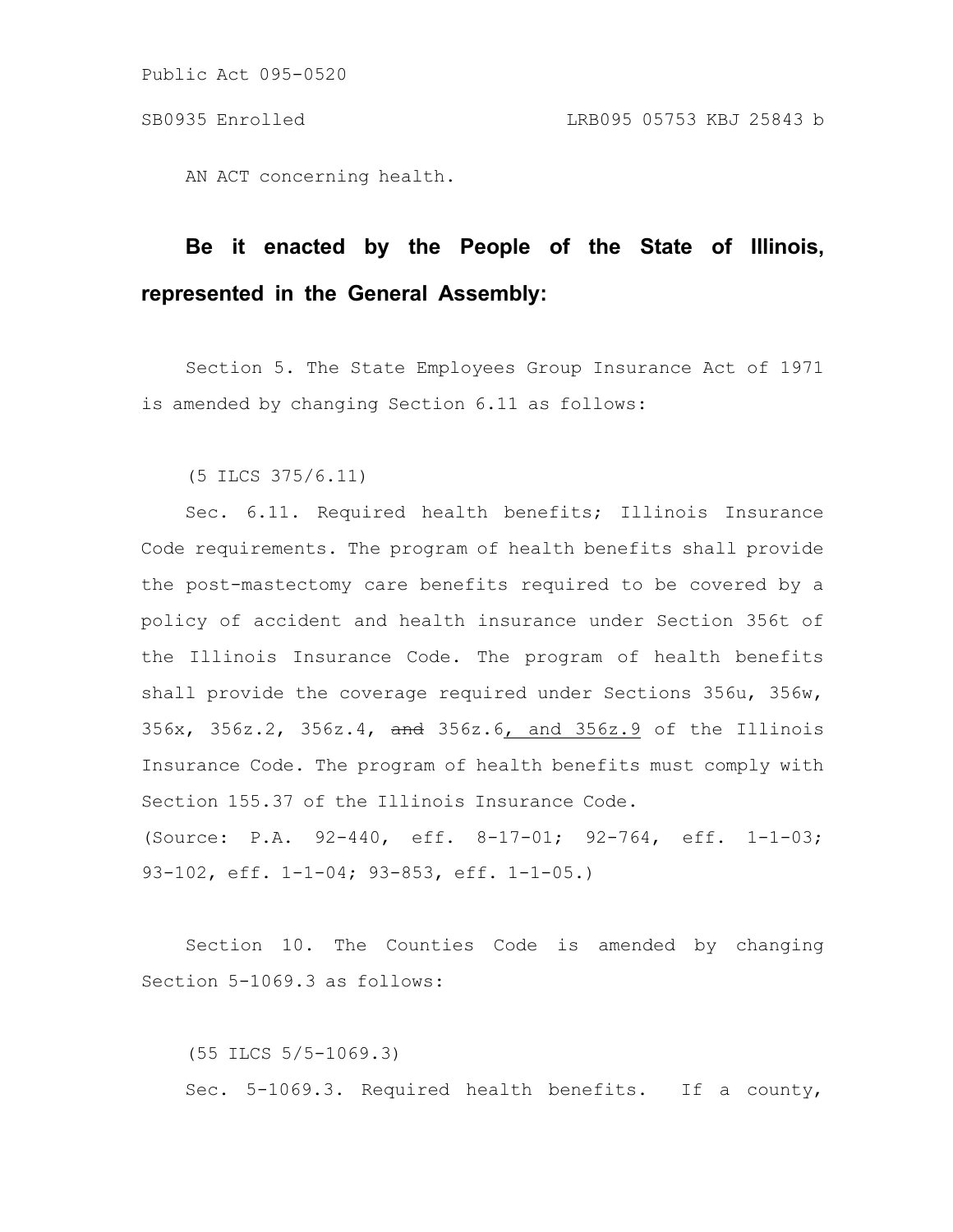#### SB0935 Enrolled LRB095 05753 KBJ 25843 b

including a home rule county, is a self-insurer for purposes of providing health insurance coverage for its employees, the coverage shall include coverage for the post-mastectomy care benefits required to be covered by a policy of accident and health insurance under Section 356t and the coverage required under Sections  $356u$ ,  $356w$ ,  $356x$ ,  $\frac{and}{356z}$ .6, and  $356z$ .9 of the Illinois Insurance Code. The requirement that health benefits be covered as provided in this Section is an exclusive power and function of the State and is a denial and limitation under Article VII, Section 6, subsection (h) of the Illinois Constitution. A home rule county to which this Section applies must comply with every provision of this Section. (Source: P.A. 93-853, eff. 1-1-05.)

Section 15. The Illinois Municipal Code is amended by changing Section 10-4-2.3 as follows:

(65 ILCS 5/10-4-2.3)

Sec. 10-4-2.3. Required health benefits. If a municipality, including a home rule municipality, is a self-insurer for purposes of providing health insurance coverage for its employees, the coverage shall include coverage for the post-mastectomy care benefits required to be covered by a policy of accident and health insurance under Section 356t and the coverage required under Sections 356u, 356w, 356x, and 356z.6, and 356z.9 of the Illinois Insurance Code. The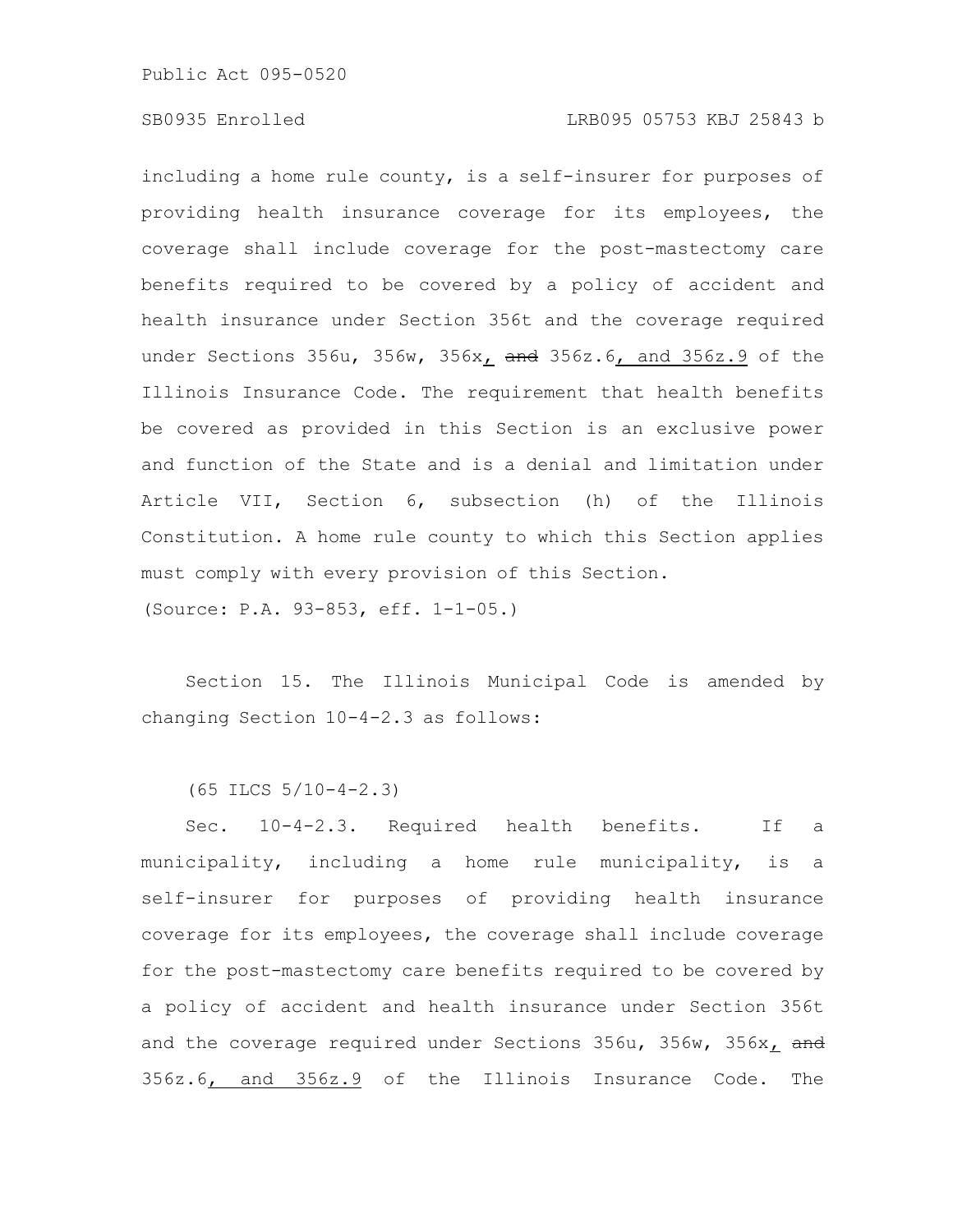### SB0935 Enrolled LRB095 05753 KBJ 25843 b

requirement that health benefits be covered as provided in this is an exclusive power and function of the State and is a denial and limitation under Article VII, Section 6, subsection (h) of the Illinois Constitution. A home rule municipality to which this Section applies must comply with every provision of this Section.

(Source: P.A. 93-853, eff. 1-1-05.)

Section 20. The Illinois Insurance Code is amended by adding Section 356z.9 as follows:

(215 ILCS 5/356z.9 new)

Sec. 356z.9. Amino acid-based elemental formulas.

A group or individual major medical accident and health insurance policy or managed care plan amended, delivered, issued, or renewed after the effective date of this amendatory Act of the 95th General Assembly must provide coverage and reimbursement for amino acid-based elemental formulas, regardless of delivery method, for the diagnosis and treatment of (i) eosinophilic disorders and (ii) short bowel syndrome when the prescribing physician has issued a written order stating that the amino acid-based elemental formula is medically necessary.

Section 25. The Health Maintenance Organization Act is amended by changing Section 5-3 as follows: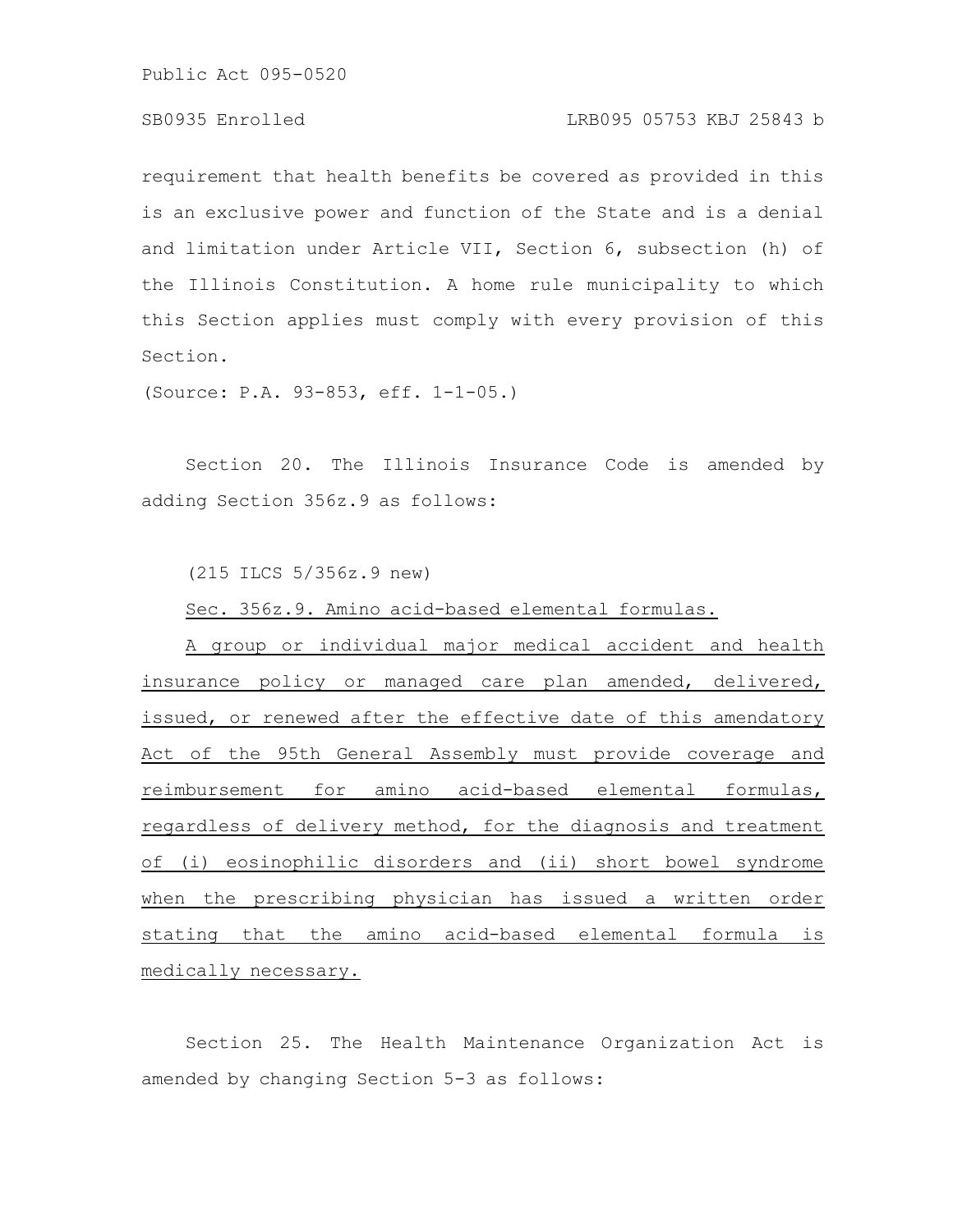(215 ILCS 125/5-3) (from Ch. 111 1/2, par. 1411.2)

Sec. 5-3. Insurance Code provisions.

(a) Health Maintenance Organizations shall be subject to the provisions of Sections 133, 134, 137, 140, 141.1, 141.2, 141.3, 143, 143c, 147, 148, 149, 151, 152, 153, 154, 154.5, 154.6, 154.7, 154.8, 155.04, 355.2, 356m, 356v, 356w, 356x, 356y, 356z.2, 356z.4, 356z.5, 356z.6, 356z.8, 356z.9, 364.01, 367.2, 367.2-5, 367i, 368a, 368b, 368c, 368d, 368e, 370c, 401, 401.1, 402, 403, 403A, 408, 408.2, 409, 412, 444, and 444.1, paragraph (c) of subsection (2) of Section 367, and Articles IIA, VIII 1/2, XII, XII 1/2, XIII, XIII 1/2, XXV, and XXVI of the Illinois Insurance Code.

(b) For purposes of the Illinois Insurance Code, except for Sections 444 and 444.1 and Articles XIII and XIII 1/2, Health Maintenance Organizations in the following categories are deemed to be "domestic companies":

(1) a corporation authorized under the Dental Service Plan Act or the Voluntary Health Services Plans Act;

(2) a corporation organized under the laws of this State; or

(3) a corporation organized under the laws of another state, 30% or more of the enrollees of which are residents of this State, except a corporation subject to substantially the same requirements in its state of organization as is a "domestic company" under Article VIII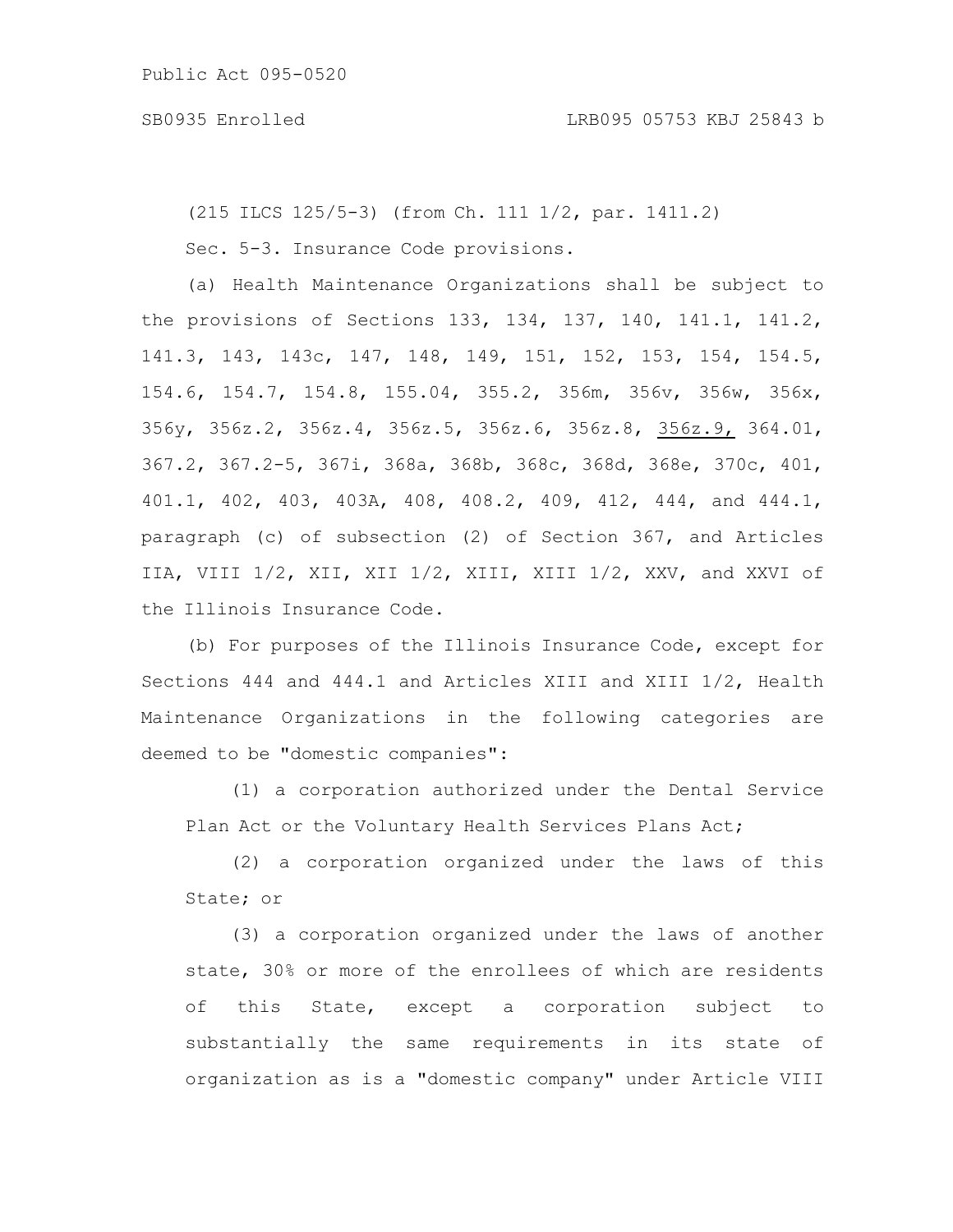1/2 of the Illinois Insurance Code.

(c) In considering the merger, consolidation, or other acquisition of control of a Health Maintenance Organization pursuant to Article VIII 1/2 of the Illinois Insurance Code,

(1) the Director shall give primary consideration to the continuation of benefits to enrollees and the financial conditions of the acquired Health Maintenance Organization after the merger, consolidation, or other acquisition of control takes effect:

 $(2)(i)$  the criteria specified in subsection  $(1)(b)$  of Section 131.8 of the Illinois Insurance Code shall not apply and (ii) the Director, in making his determination with respect to the merger, consolidation, or other acquisition of control, need not take into account the effect on competition of the merger, consolidation, or other acquisition of control;

(3) the Director shall have the power to require the following information:

(A) certification by an independent actuary of the adequacy of the reserves of the Health Maintenance Organization sought to be acquired;

(B) pro forma financial statements reflecting the combined balance sheets of the acquiring company and the Health Maintenance Organization sought to be acquired as of the end of the preceding year and as of a date 90 days prior to the acquisition, as well as pro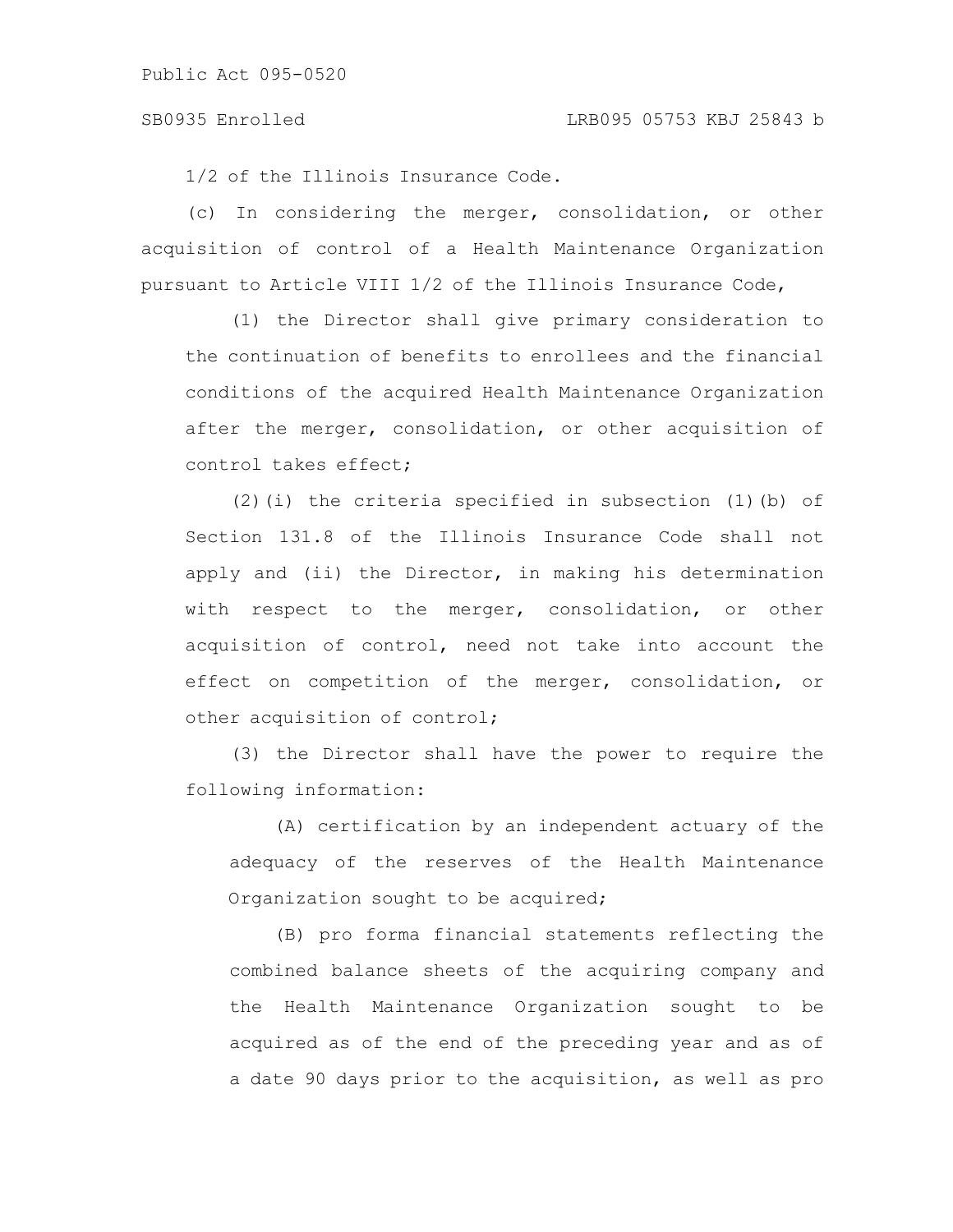forma financial statements reflecting projected combined operation for a period of 2 years;

(C) a pro forma business plan detailing an acquiring party's plans with respect to the operation of the Health Maintenance Organization sought to be acquired for a period of not less than 3 years; and

(D) such other information as the Director shall require.

(d) The provisions of Article VIII 1/2 of the Illinois Insurance Code and this Section 5-3 shall apply to the sale by any health maintenance organization of greater than 10% of its enrollee population (including without limitation the health maintenance organization's right, title, and interest in and to its health care certificates).

(e) In considering any management contract or service agreement subject to Section 141.1 of the Illinois Insurance Code, the Director (i) shall, in addition to the criteria specified in Section 141.2 of the Illinois Insurance Code, take into account the effect of the management contract or service agreement on the continuation of benefits to enrollees and the financial condition of the health maintenance organization to be managed or serviced, and (ii) need not take into account the effect of the management contract or service agreement on competition.

(f) Except for small employer groups as defined in the Small Employer Rating, Renewability and Portability Health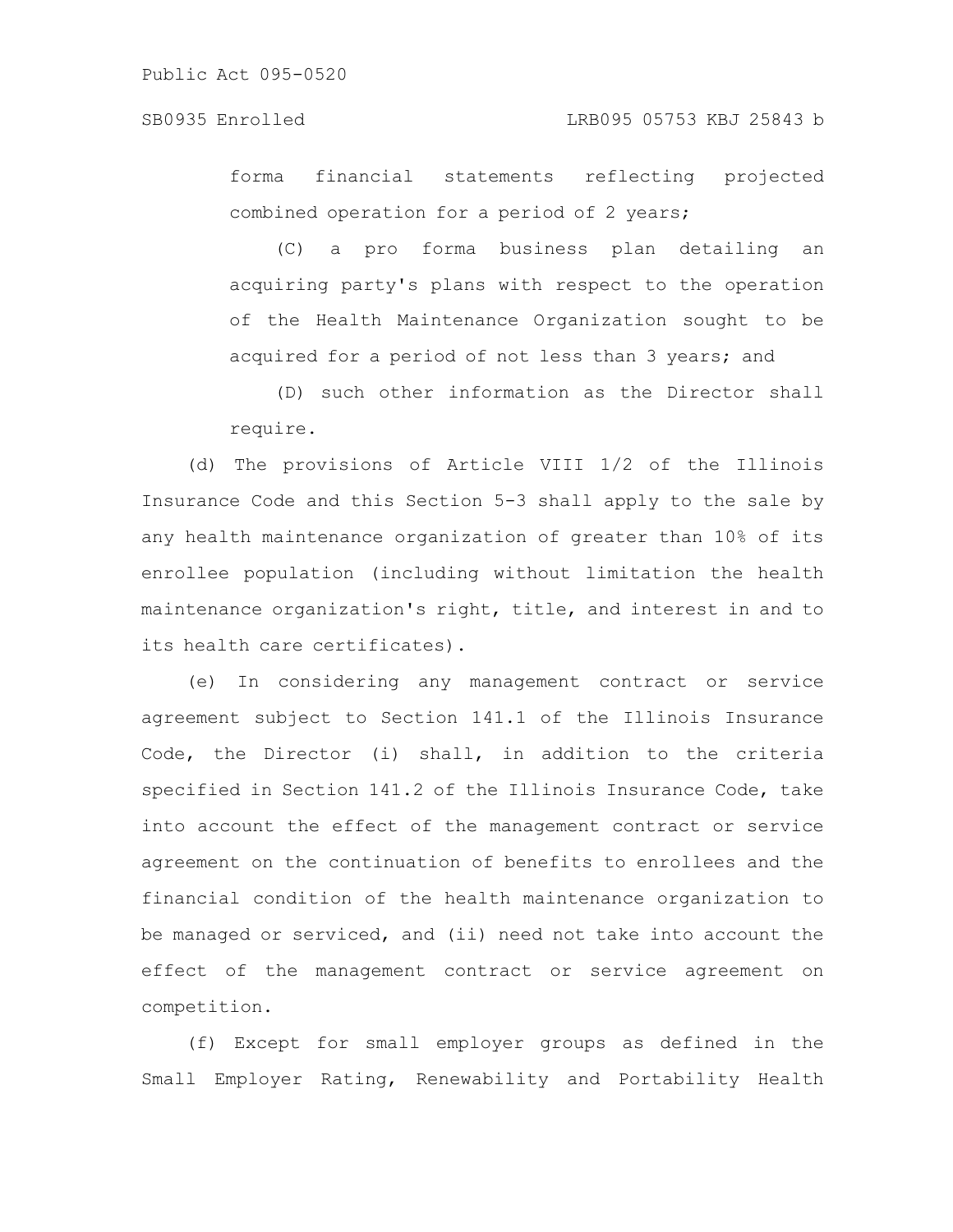Insurance Act and except for medicare supplement policies as defined in Section 363 of the Illinois Insurance Code, a Health Maintenance Organization may by contract agree with a group or other enrollment unit to effect refunds or charge additional premiums under the following terms and conditions:

(i) the amount of, and other terms and conditions with respect to, the refund or additional premium are set forth in the group or enrollment unit contract agreed in advance of the period for which a refund is to be paid or additional premium is to be charged (which period shall not be less than one year); and

(ii) the amount of the refund or additional premium shall not exceed 20% of the Health Maintenance Organization's profitable or unprofitable experience with respect to the group or other enrollment unit for the period (and, for purposes of a refund or additional premium, the profitable or unprofitable experience shall be calculated taking into account a pro rata share of the Health Maintenance Organization's administrative and marketing expenses, but shall not include any refund to be made or additional premium to be paid pursuant to this subsection (f)). The Health Maintenance Organization and the group or enrollment unit may agree that the profitable or unprofitable experience may be calculated taking into account the refund period and the immediately preceding 2 plan years.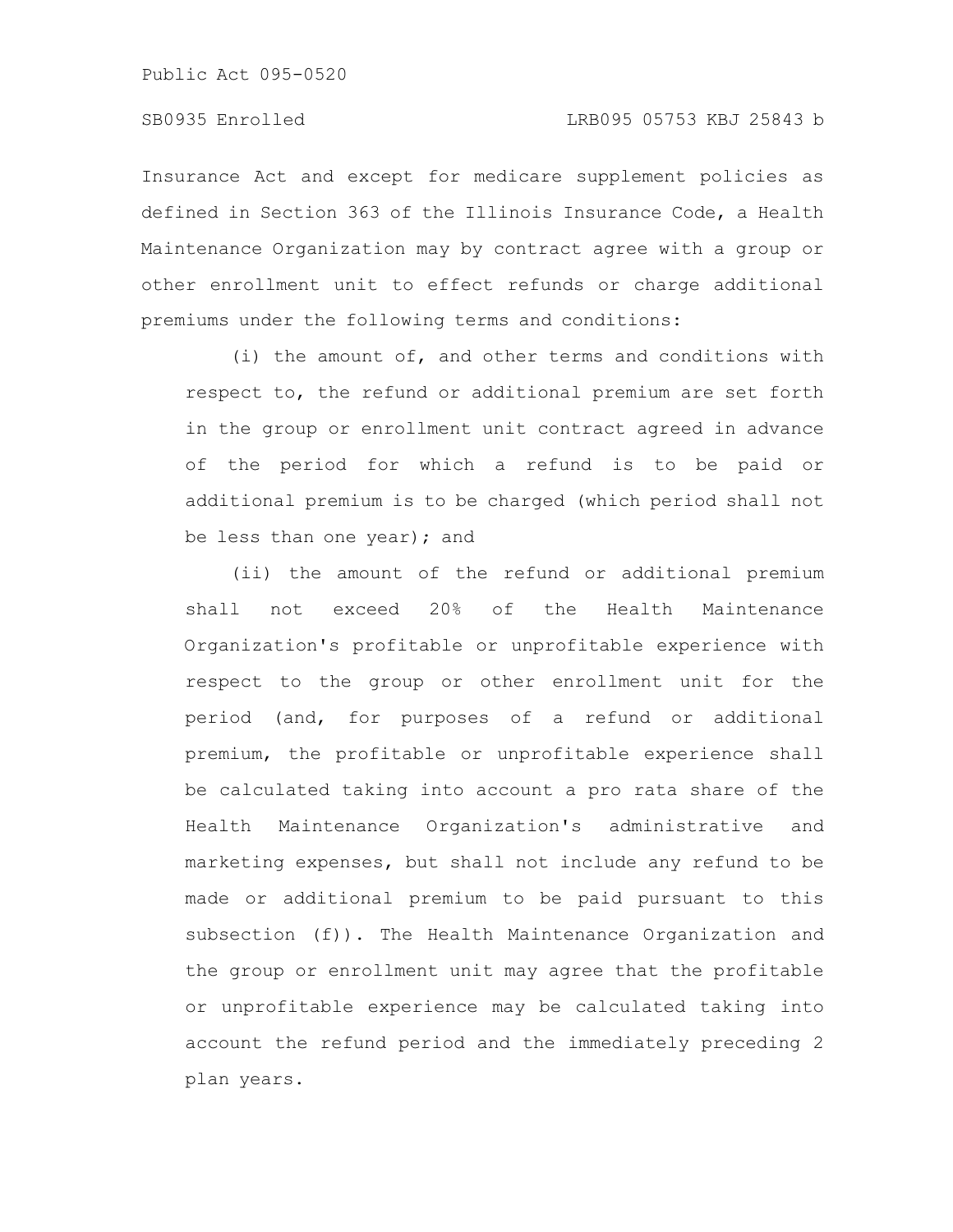#### SB0935 Enrolled LRB095 05753 KBJ 25843 b

The Health Maintenance Organization shall include a statement in the evidence of coverage issued to each enrollee describing the possibility of a refund or additional premium, and upon request of any group or enrollment unit, provide to the group or enrollment unit a description of the method used to calculate (1) the Health Maintenance Organization's profitable experience with respect to the group or enrollment unit and the resulting refund to the group or enrollment unit or (2) the Health Maintenance Organization's unprofitable experience with respect to the group or enrollment unit and the resulting additional premium to be paid by the group or enrollment unit.

In no event shall the Illinois Health Maintenance Organization Guaranty Association be liable to pay any contractual obligation of an insolvent organization to pay any refund authorized under this Section.

(Source: P.A. 93-102, eff. 1-1-04; 93-261, eff. 1-1-04; 93-477, eff. 8-8-03; 93-529, eff. 8-14-03; 93-853, eff. 1-1-05; 93-1000, eff. 1-1-05; 94-906, eff. 1-1-07; 94-1076, eff. 12-29-06; revised 1-5-07.)

Section 30. The Limited Health Service Organization Act is amended by changing Section 4003 as follows:

(215 ILCS 130/4003) (from Ch. 73, par. 1504-3) Sec. 4003. Illinois Insurance Code provisions. Limited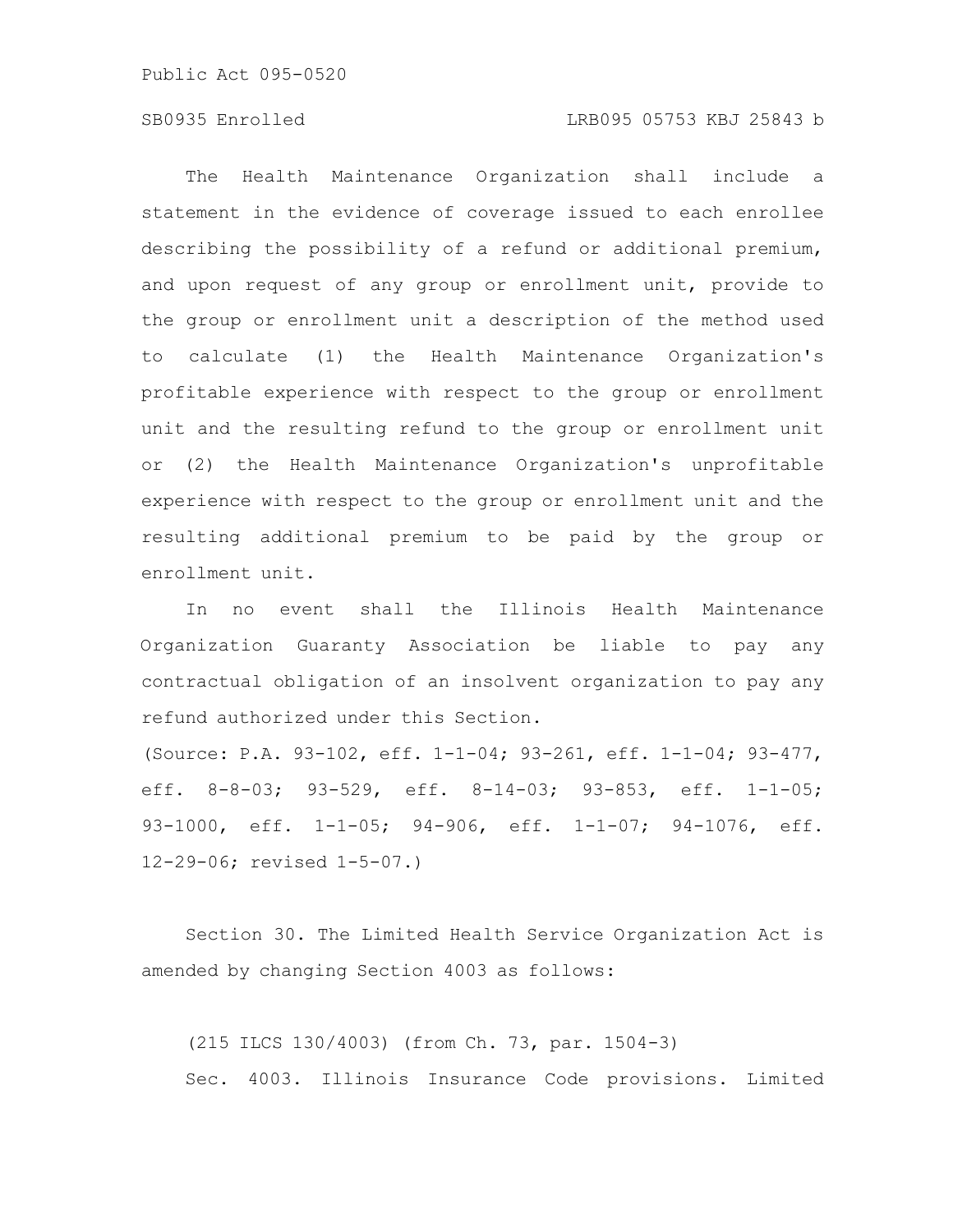### SB0935 Enrolled LRB095 05753 KBJ 25843 b

health service organizations shall be subject to the provisions of Sections 133, 134, 137, 140, 141.1, 141.2, 141.3, 143, 143c, 147, 148, 149, 151, 152, 153, 154, 154.5, 154.6, 154.7, 154.8, 155.04, 155.37, 355.2, 356v, 356z.9, 368a, 401, 401.1, 402, 403, 403A, 408, 408.2, 409, 412, 444, and 444.1 and Articles IIA, VIII 1/2, XII, XII 1/2, XIII, XIII 1/2, XXV, and XXVI of the Illinois Insurance Code. For purposes of the Illinois Insurance Code, except for Sections 444 and 444.1 and Articles XIII and XIII 1/2, limited health service organizations in the following categories are deemed to be domestic companies:

(1) a corporation under the laws of this State; or

(2) a corporation organized under the laws of another state, 30% of more of the enrollees of which are residents of this State, except a corporation subject to substantially the same requirements in its state of organization as is a domestic company under Article VIII 1/2 of the Illinois Insurance Code.

(Source: P.A. 91-549, eff. 8-14-99; 91-605, eff. 12-14-99; 91-788, eff. 6-9-00; 92-440, eff. 8-17-01.)

Section 35. The Voluntary Health Services Plans Act is amended by changing Section 10 as follows:

(215 ILCS 165/10) (from Ch. 32, par. 604)

Sec. 10. Application of Insurance Code provisions. Health services plan corporations and all persons interested therein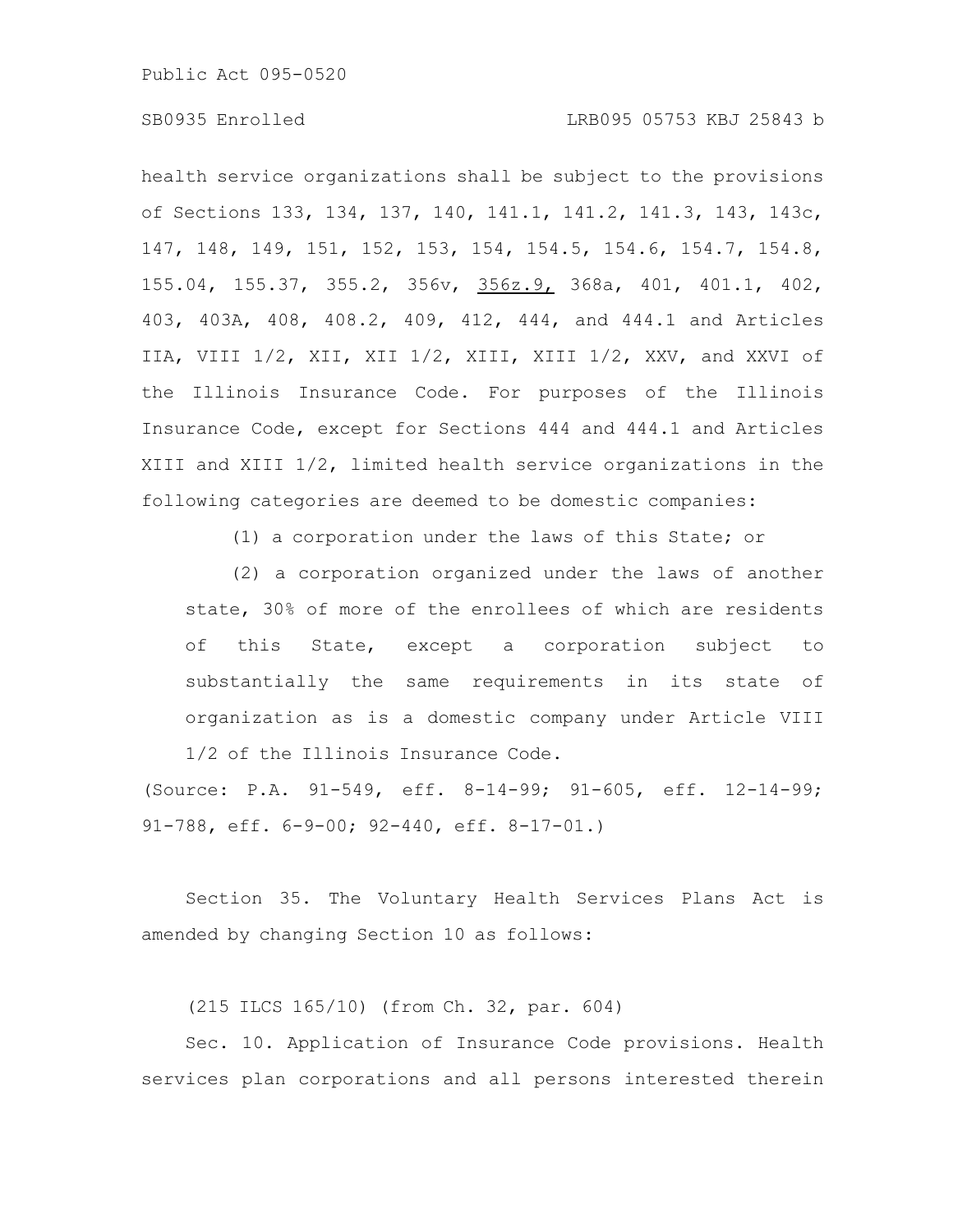#### SB0935 Enrolled LRB095 05753 KBJ 25843 b

or dealing therewith shall be subject to the provisions of Articles IIA and XII 1/2 and Sections 3.1, 133, 140, 143, 143c, 149, 155.37, 354, 355.2, 356r, 356t, 356u, 356v, 356w, 356x, 356y, 356z.1, 356z.2, 356z.4, 356z.5, 356z.6, 356z.8, 356z.9, 364.01, 367.2, 368a, 401, 401.1, 402, 403, 403A, 408, 408.2, and 412, and paragraphs (7) and (15) of Section 367 of the Illinois Insurance Code.

(Source: P.A. 93-102, eff. 1-1-04; 93-529, eff. 8-14-03; 93-853, eff. 1-1-05; 93-1000, eff. 1-1-05; 94-1076, eff. 12-29-06.)

Section 40. The Illinois Public Aid Code is amended by changing Section 5-5 as follows:

(305 ILCS 5/5-5) (from Ch. 23, par. 5-5)

Sec. 5-5. Medical services. The Illinois Department, by rule, shall determine the quantity and quality of and the rate of reimbursement for the medical assistance for which payment will be authorized, and the medical services to be provided, which may include all or part of the following: (1) inpatient hospital services; (2) outpatient hospital services; (3) other laboratory and X-ray services; (4) skilled nursing home services; (5) physicians' services whether furnished in the office, the patient's home, a hospital, a skilled nursing home, or elsewhere; (6) medical care, or any other type of remedial care furnished by licensed practitioners; (7) home health care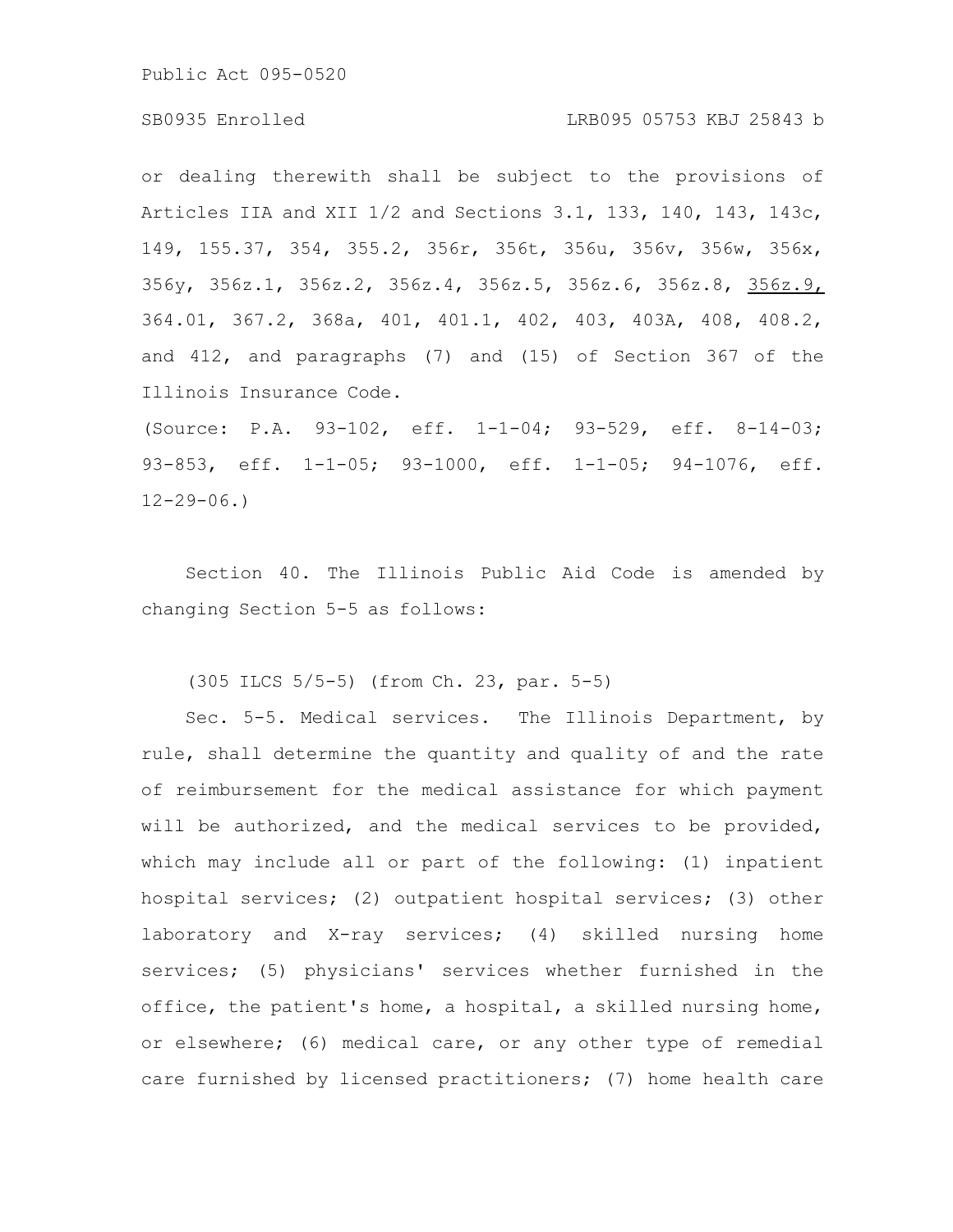services; (8) private duty nursing service; (9) clinic services; (10) dental services, including prevention and treatment of periodontal disease and dental caries disease for pregnant women; (11) physical therapy and related services; (12) prescribed drugs, dentures, and prosthetic devices; and eyeglasses prescribed by a physician skilled in the diseases of the eye, or by an optometrist, whichever the person may select; (13) other diagnostic, screening, preventive, and rehabilitative services; (14) transportation and such other expenses as may be necessary; (15) medical treatment of sexual assault survivors, as defined in Section 1a of the Sexual Assault Survivors Emergency Treatment Act, for injuries sustained as a result of the sexual assault, including examinations and laboratory tests to discover evidence which may be used in criminal proceedings arising from the sexual assault; (16) the diagnosis and treatment of sickle cell anemia; and (17) any other medical care, and any other type of remedial care recognized under the laws of this State, but not including abortions, or induced miscarriages or premature births, unless, in the opinion of a physician, such procedures are necessary for the preservation of the life of the woman seeking such treatment, or except an induced premature birth intended to produce a live viable child and such procedure is necessary for the health of the mother or her unborn child. The Illinois Department, by rule, shall prohibit any physician from providing medical assistance to anyone eligible therefor under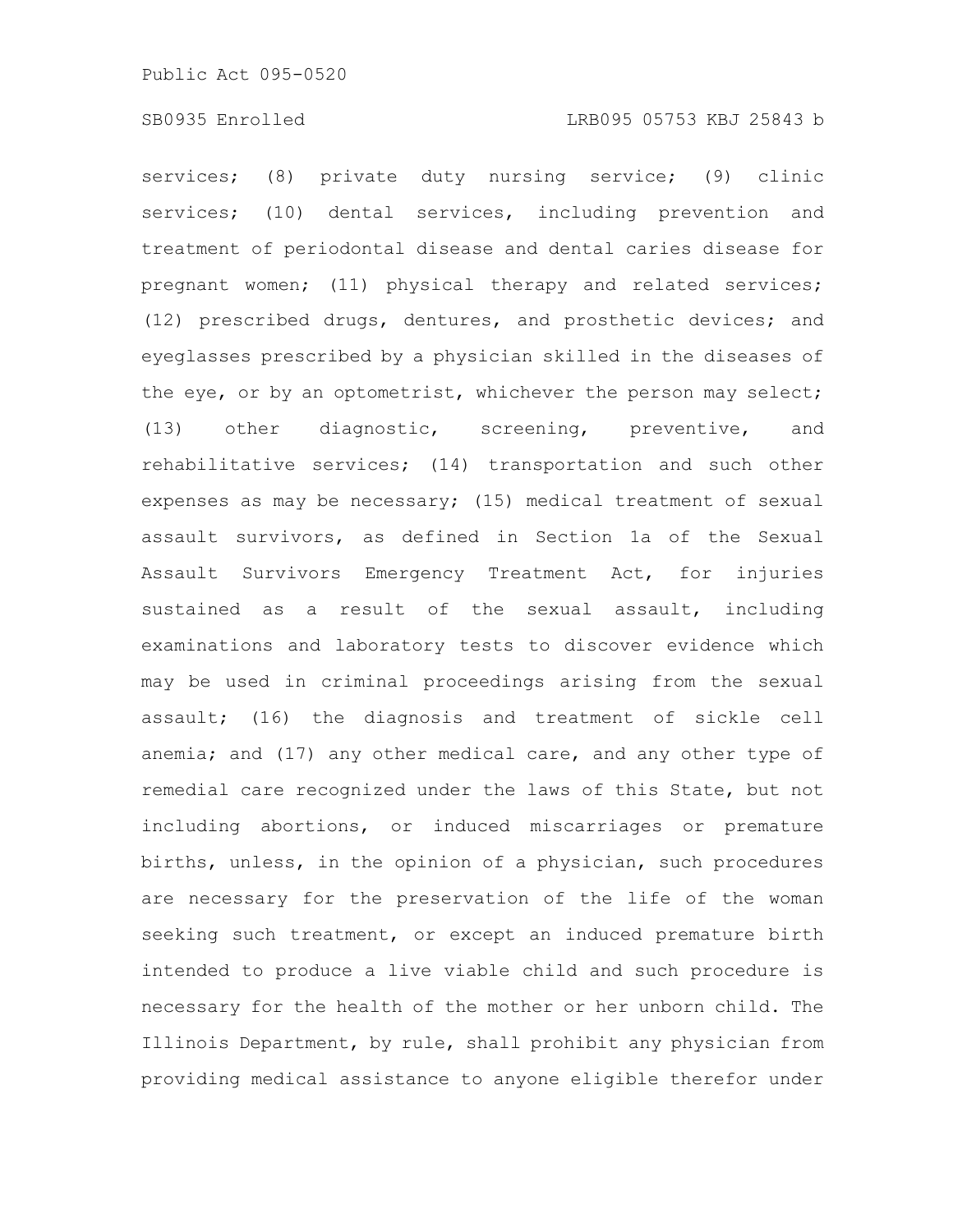#### SB0935 Enrolled LRB095 05753 KBJ 25843 b

this Code where such physician has been found guilty of performing an abortion procedure in a wilful and wanton manner upon a woman who was not pregnant at the time such abortion procedure was performed. The term "any other type of remedial care" shall include nursing care and nursing home service for persons who rely on treatment by spiritual means alone through prayer for healing.

Notwithstanding any other provision of this Section, a comprehensive tobacco use cessation program that includes purchasing prescription drugs or prescription medical devices approved by the Food and Drug administration shall be covered under the medical assistance program under this Article for persons who are otherwise eligible for assistance under this Article.

Notwithstanding any other provision of this Code, the Illinois Department may not require, as a condition of payment for any laboratory test authorized under this Article, that a physician's handwritten signature appear on the laboratory test order form. The Illinois Department may, however, impose other appropriate requirements regarding laboratory test order documentation.

The **Illinois** Department of Healthcare and Family Services Public Aid shall provide the following services to persons eligible for assistance under this Article who are participating in education, training or employment programs operated by the Department of Human Services as successor to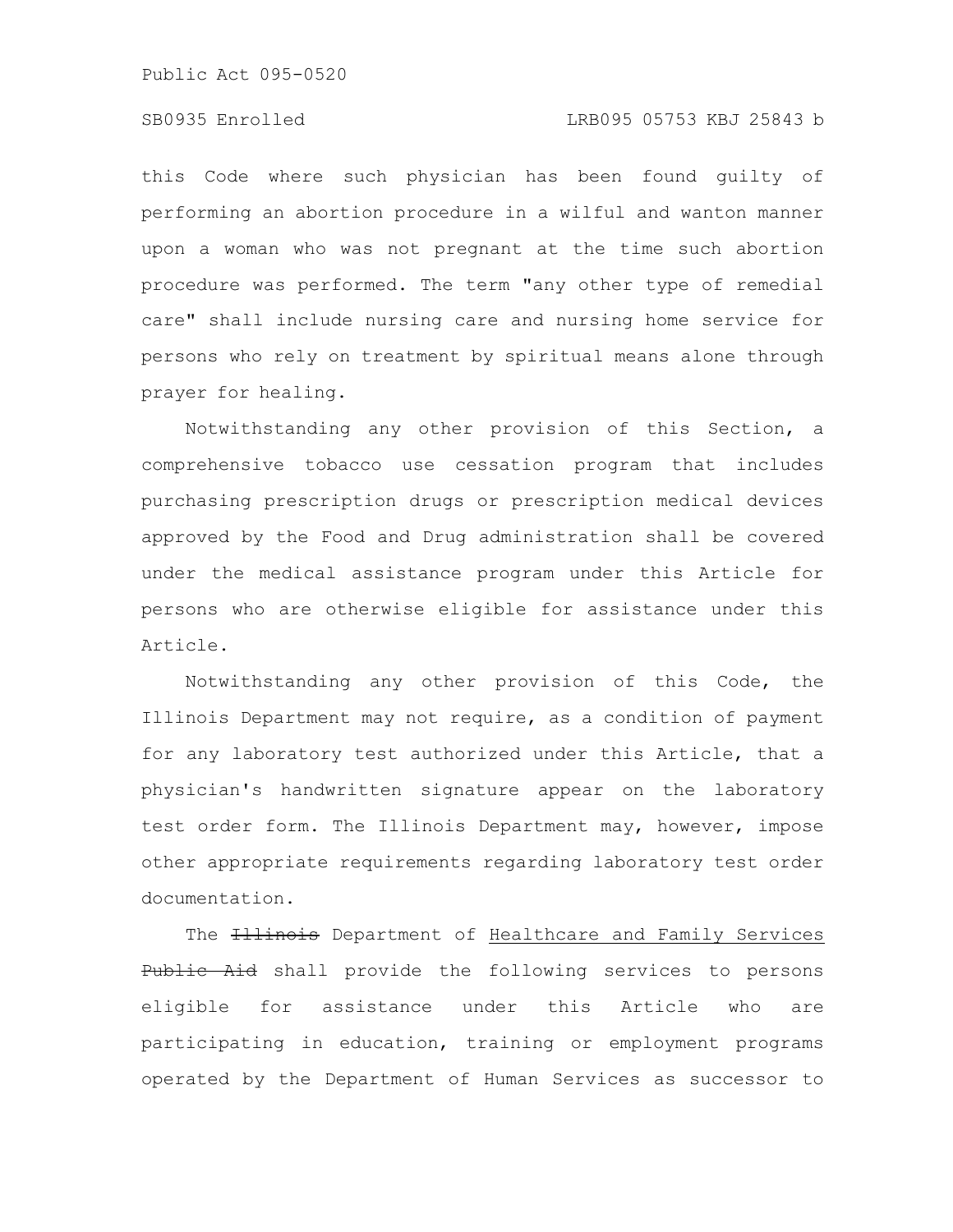the Department of Public Aid:

(1) dental services, which shall include but not be limited to prosthodontics; and

(2) eyeglasses prescribed by a physician skilled in the diseases of the eye, or by an optometrist, whichever the person may select.

The Illinois Department, by rule, may distinguish and classify the medical services to be provided only in accordance with the classes of persons designated in Section 5-2.

The Department of Healthcare and Family Services must provide coverage and reimbursement for amino acid-based elemental formulas, regardless of delivery method, for the diagnosis and treatment of (i) eosinophilic disorders and (ii) short bowel syndrome when the prescribing physician has issued a written order stating that the amino acid-based elemental formula is medically necessary.

The Illinois Department shall authorize the provision of, and shall authorize payment for, screening by low-dose mammography for the presence of occult breast cancer for women 35 years of age or older who are eligible for medical assistance under this Article, as follows: a baseline mammogram for women 35 to 39 years of age and an annual mammogram for women 40 years of age or older. All screenings shall include a physical breast exam, instruction on self-examination and information regarding the frequency of self-examination and its value as a preventative tool. As used in this Section,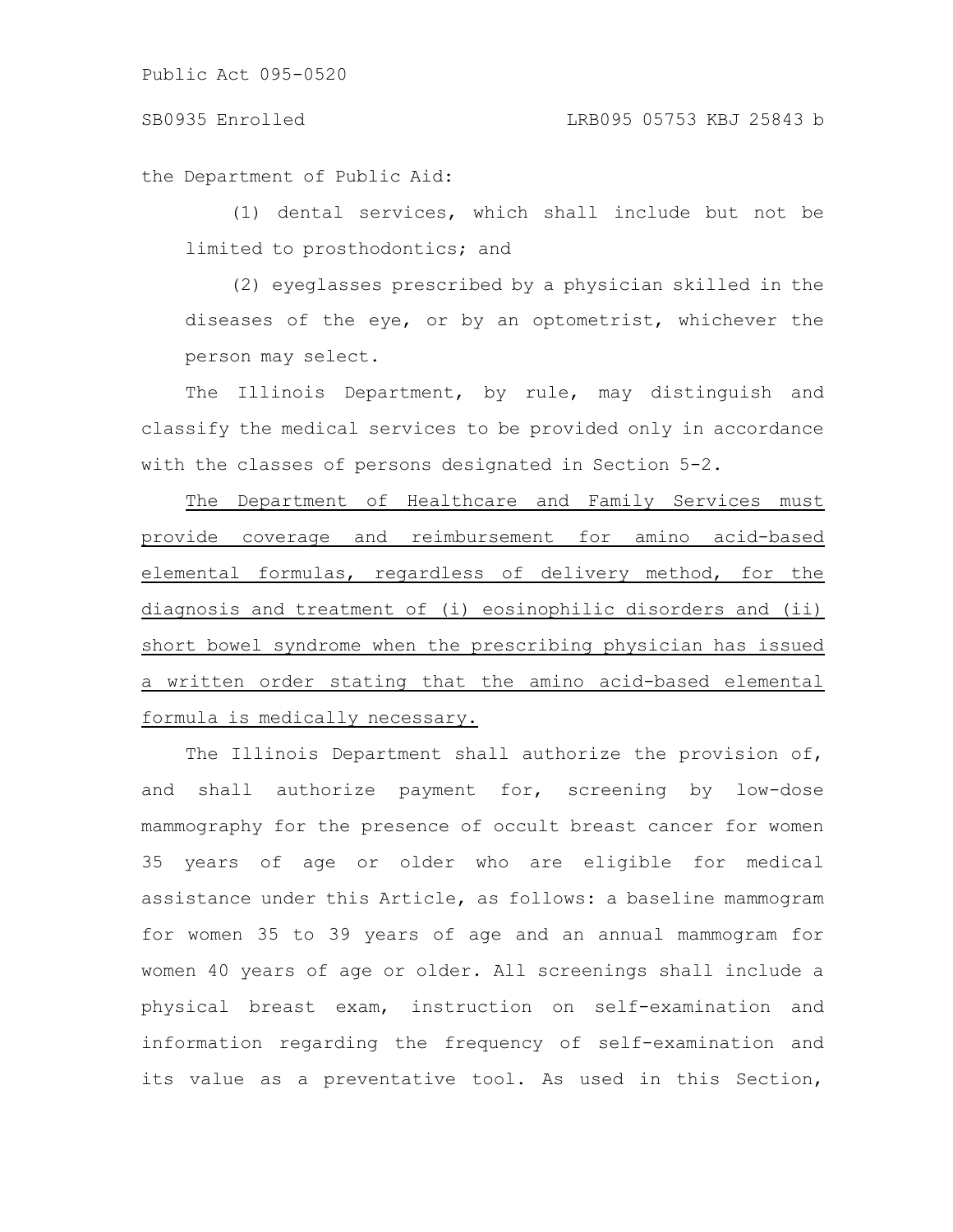#### SB0935 Enrolled LRB095 05753 KBJ 25843 b

"low-dose mammography" means the x-ray examination of the breast using equipment dedicated specifically for mammography, including the x-ray tube, filter, compression device, image receptor, and cassettes, with an average radiation exposure delivery of less than one rad mid-breast, with 2 views for each breast.

Any medical or health care provider shall immediately recommend, to any pregnant woman who is being provided prenatal services and is suspected of drug abuse or is addicted as defined in the Alcoholism and Other Drug Abuse and Dependency Act, referral to a local substance abuse treatment provider licensed by the Department of Human Services or to a licensed hospital which provides substance abuse treatment services. The Department of Healthcare and Family Services Public Aid shall assure coverage for the cost of treatment of the drug abuse or addiction for pregnant recipients in accordance with the Illinois Medicaid Program in conjunction with the Department of Human Services.

All medical providers providing medical assistance to pregnant women under this Code shall receive information from the Department on the availability of services under the Drug Free Families with a Future or any comparable program providing case management services for addicted women, including information on appropriate referrals for other social services that may be needed by addicted women in addition to treatment for addiction.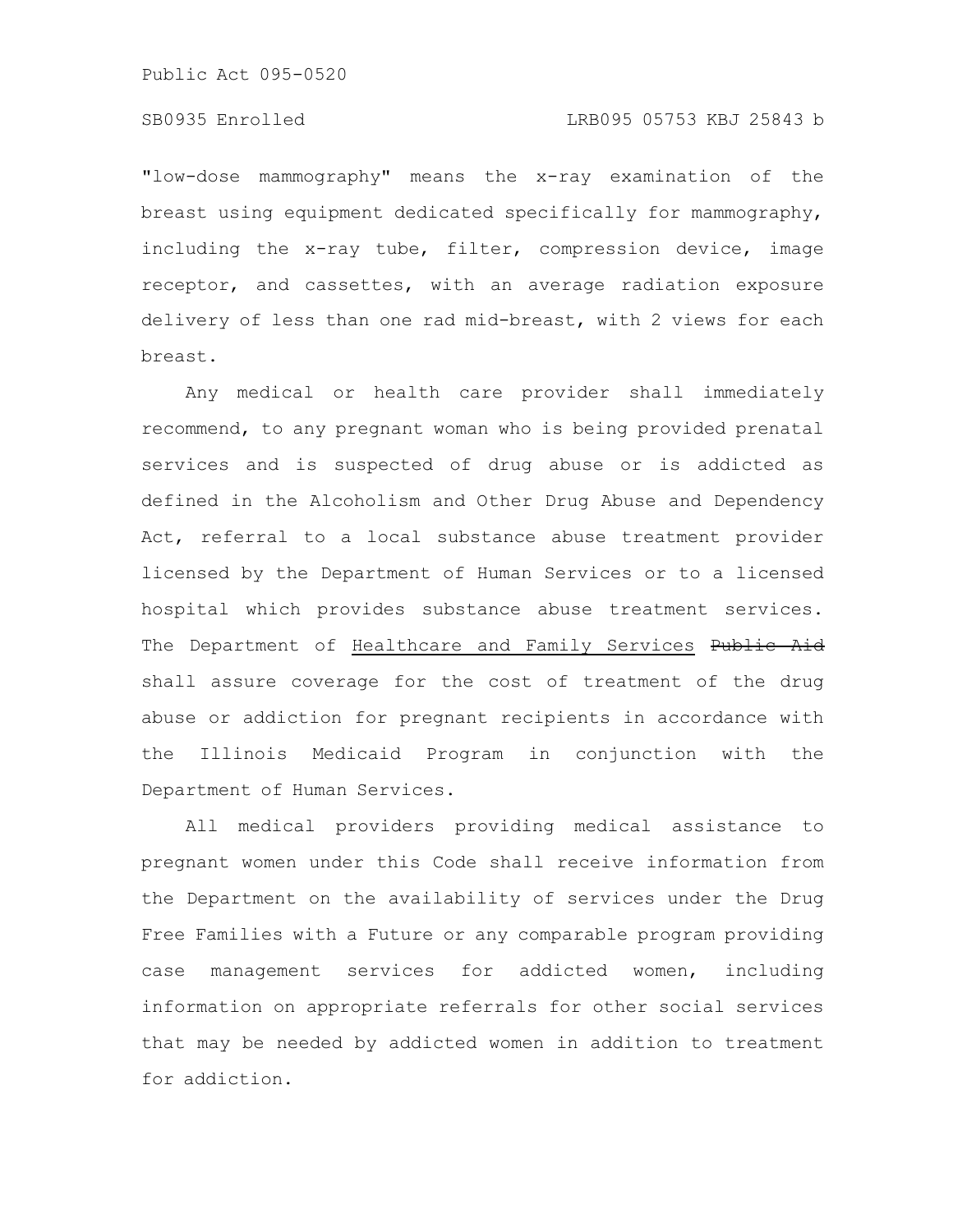### SB0935 Enrolled LRB095 05753 KBJ 25843 b

The Illinois Department, in cooperation with the Departments of Human Services (as successor to the Department of Alcoholism and Substance Abuse) and Public Health, through a public awareness campaign, may provide information concerning treatment for alcoholism and drug abuse and addiction, prenatal health care, and other pertinent programs directed at reducing the number of drug-affected infants born to recipients of medical assistance.

Neither the *Illinois* Department of Healthcare and Family Services Public Aid nor the Department of Human Services shall sanction the recipient solely on the basis of her substance abuse.

The Illinois Department shall establish such regulations governing the dispensing of health services under this Article as it shall deem appropriate. The Department should seek the advice of formal professional advisory committees appointed by the Director of the Illinois Department for the purpose of providing regular advice on policy and administrative matters, information dissemination and educational activities for medical and health care providers, and consistency in procedures to the Illinois Department.

The Illinois Department may develop and contract with Partnerships of medical providers to arrange medical services for persons eligible under Section 5-2 of this Code. Implementation of this Section may be by demonstration projects in certain geographic areas. The Partnership shall be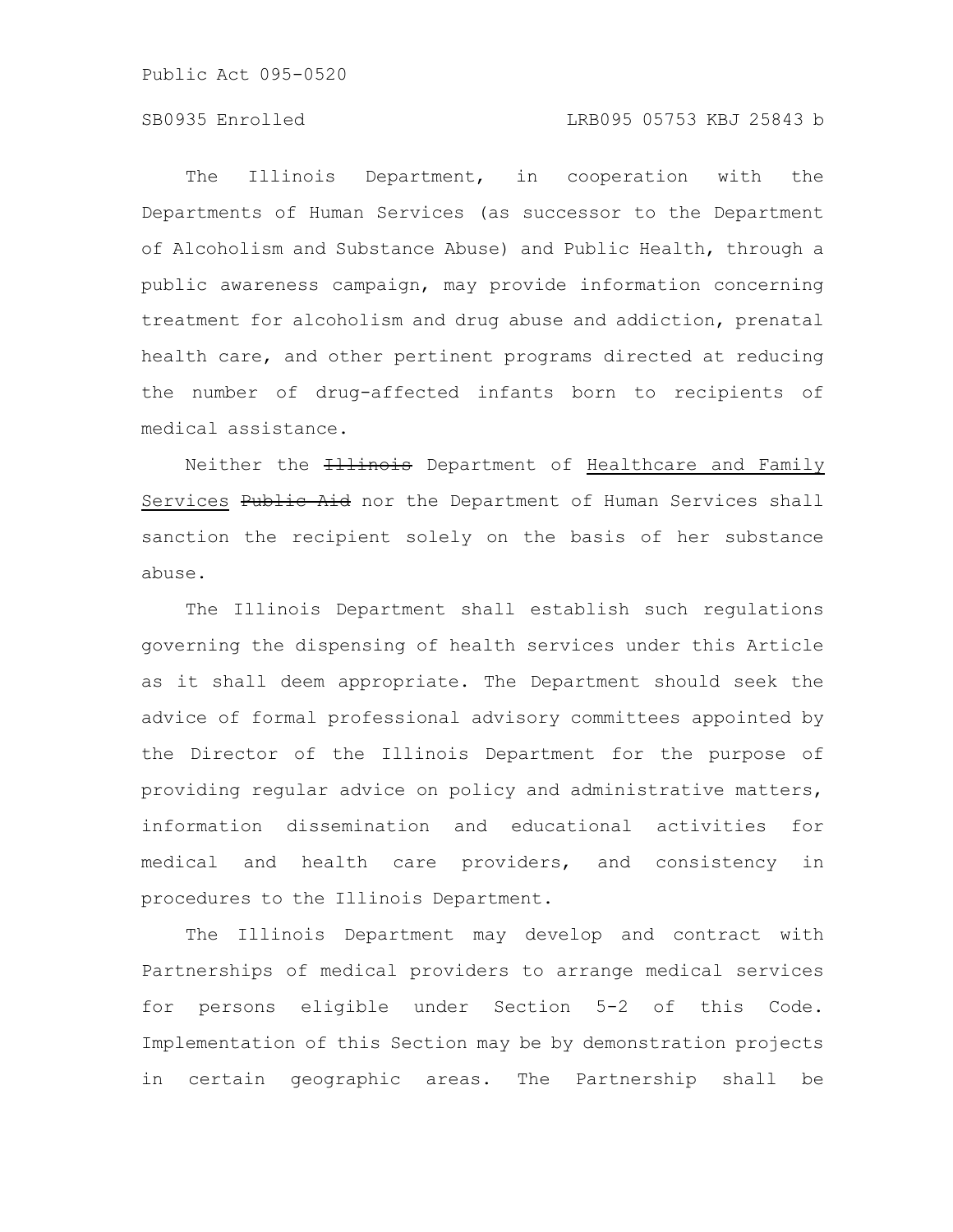represented by a sponsor organization. The Department, by rule, shall develop qualifications for sponsors of Partnerships. Nothing in this Section shall be construed to require that the sponsor organization be a medical organization.

The sponsor must negotiate formal written contracts with medical providers for physician services, inpatient and outpatient hospital care, home health services, treatment for alcoholism and substance abuse, and other services determined necessary by the Illinois Department by rule for delivery by Partnerships. Physician services must include prenatal and obstetrical care. The Illinois Department shall reimburse medical services delivered by Partnership providers to clients in target areas according to provisions of this Article and the Illinois Health Finance Reform Act, except that:

(1) Physicians participating in a Partnership and providing certain services, which shall be determined by the Illinois Department, to persons in areas covered by the Partnership may receive an additional surcharge for such services.

(2) The Department may elect to consider and negotiate financial incentives to encourage the development of Partnerships and the efficient delivery of medical care.

(3) Persons receiving medical services through Partnerships may receive medical and case management services above the level usually offered through the medical assistance program.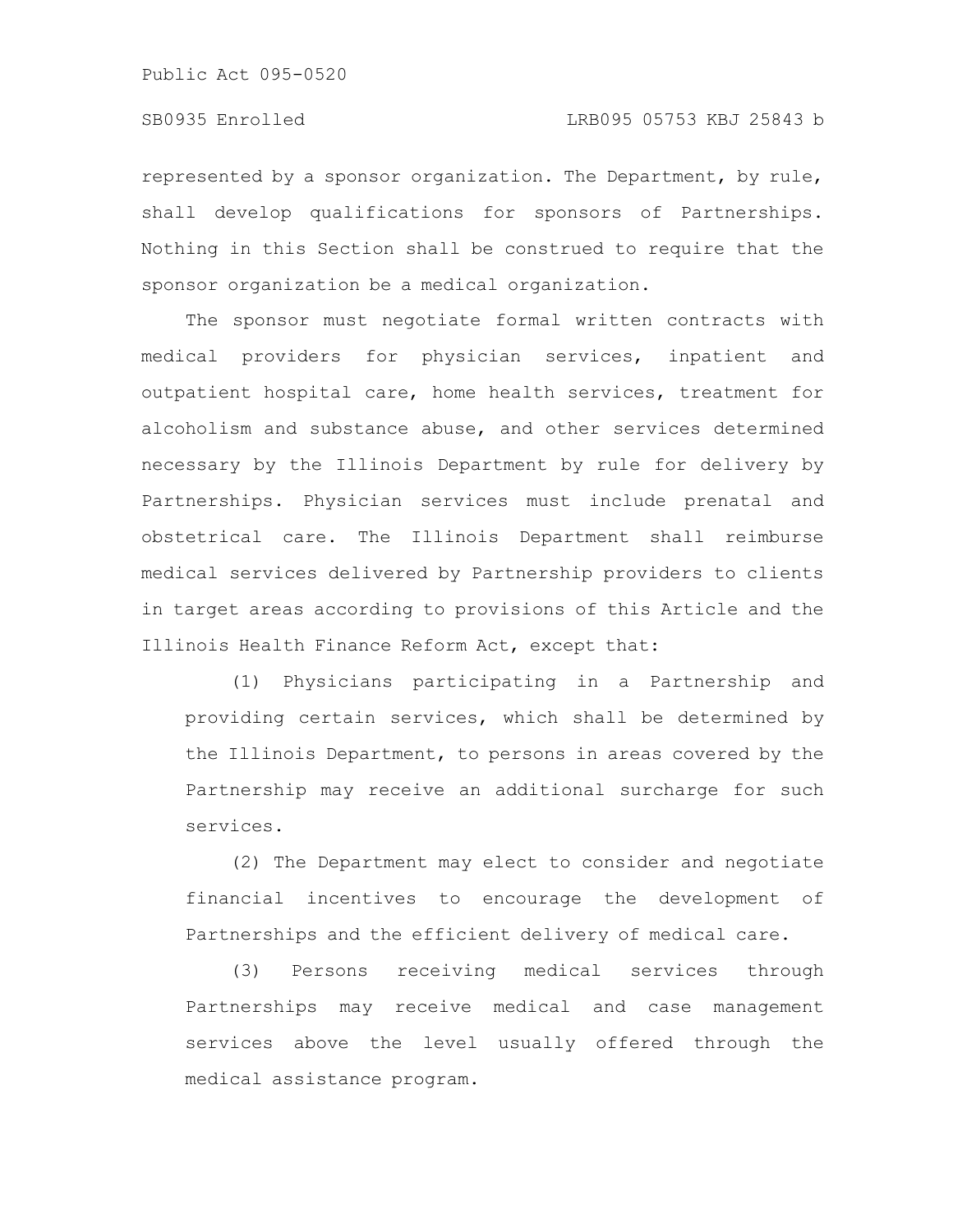### SB0935 Enrolled LRB095 05753 KBJ 25843 b

Medical providers shall be required to meet certain qualifications to participate in Partnerships to ensure the delivery of high quality medical services. These qualifications shall be determined by rule of the Illinois Department and may be higher than qualifications for participation in the medical assistance program. Partnership sponsors may prescribe reasonable additional qualifications for participation by medical providers, only with the prior written approval of the Illinois Department.

Nothing in this Section shall limit the free choice of practitioners, hospitals, and other providers of medical services by clients. In order to ensure patient freedom of choice, the Illinois Department shall immediately promulgate all rules and take all other necessary actions so that provided services may be accessed from therapeutically certified optometrists to the full extent of the Illinois Optometric Practice Act of 1987 without discriminating between service providers.

The Department shall apply for a waiver from the United States Health Care Financing Administration to allow for the implementation of Partnerships under this Section.

The Illinois Department shall require health care providers to maintain records that document the medical care and services provided to recipients of Medical Assistance under this Article. The Illinois Department shall require health care providers to make available, when authorized by the patient, in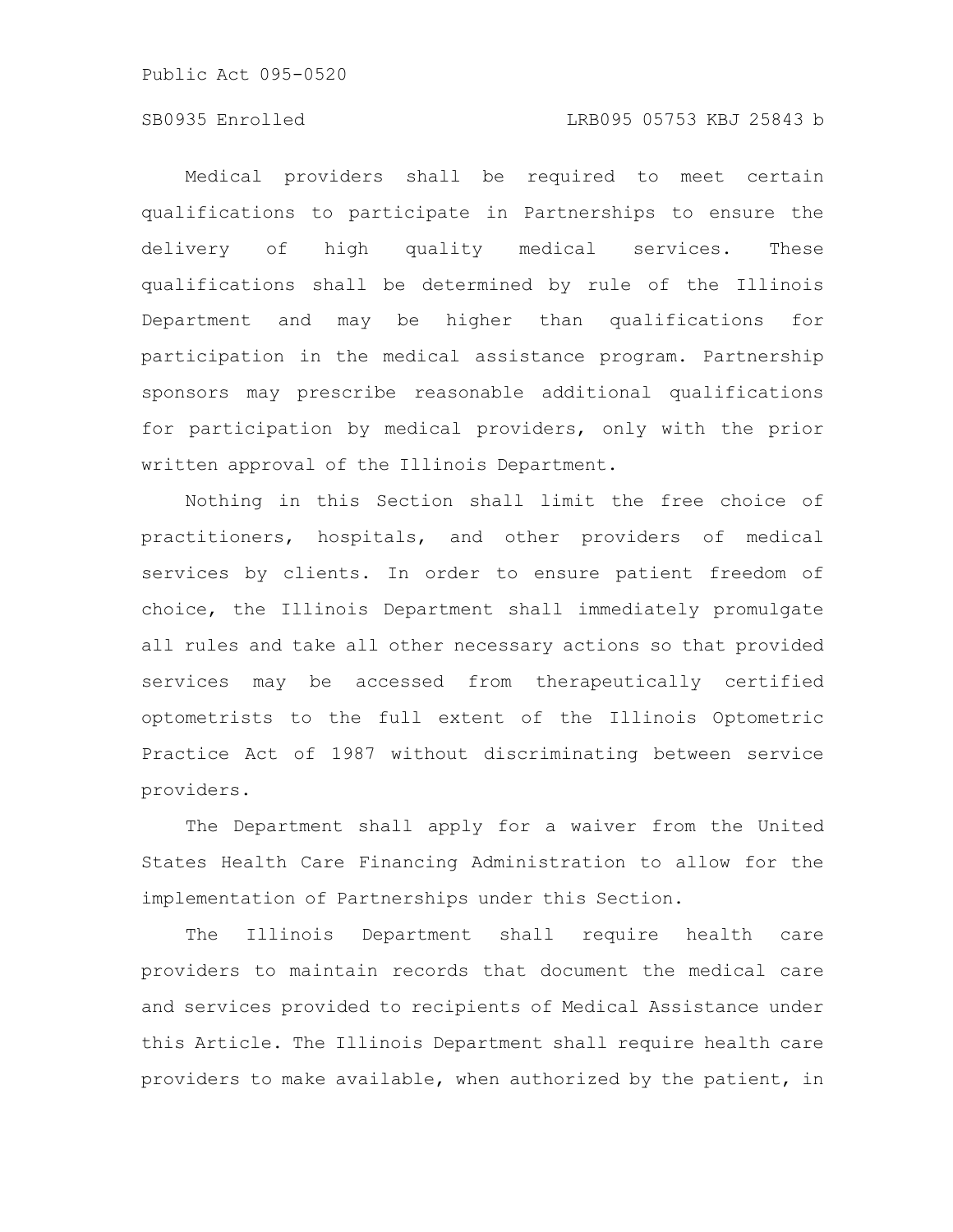#### SB0935 Enrolled LRB095 05753 KBJ 25843 b

writing, the medical records in a timely fashion to other health care providers who are treating or serving persons eligible for Medical Assistance under this Article. All dispensers of medical services shall be required to maintain and retain business and professional records sufficient to fully and accurately document the nature, scope, details and receipt of the health care provided to persons eligible for medical assistance under this Code, in accordance with regulations promulgated by the Illinois Department. The rules and regulations shall require that proof of the receipt of prescription drugs, dentures, prosthetic devices and eyeglasses by eligible persons under this Section accompany each claim for reimbursement submitted by the dispenser of such medical services. No such claims for reimbursement shall be approved for payment by the Illinois Department without such proof of receipt, unless the Illinois Department shall have put into effect and shall be operating a system of post-payment audit and review which shall, on a sampling basis, be deemed adequate by the Illinois Department to assure that such drugs, dentures, prosthetic devices and eyeglasses for which payment is being made are actually being received by eligible recipients. Within 90 days after the effective date of this amendatory Act of 1984, the Illinois Department shall establish a current list of acquisition costs for all prosthetic devices and any other items recognized as medical equipment and supplies reimbursable under this Article and shall update such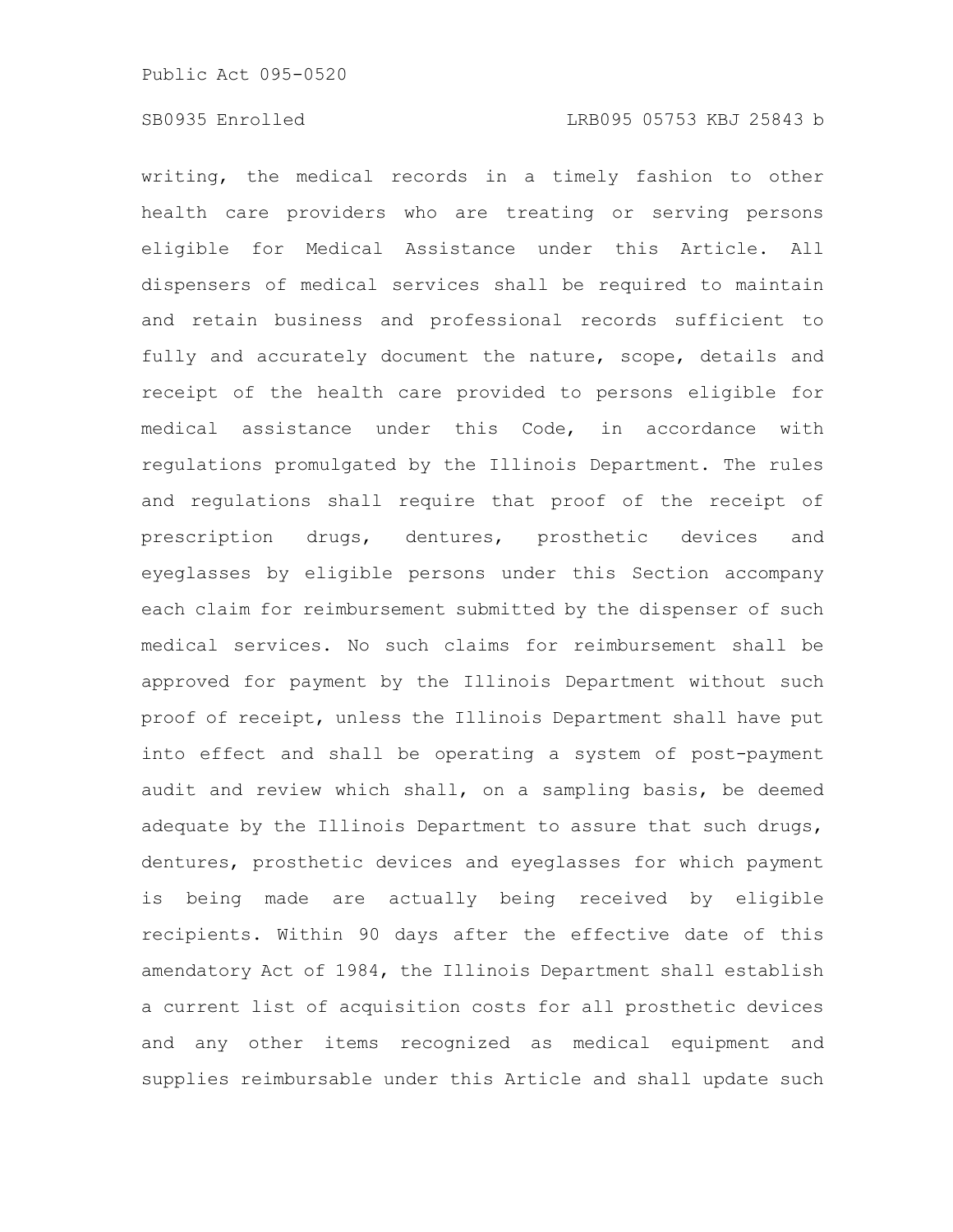list on a quarterly basis, except that the acquisition costs of all prescription drugs shall be updated no less frequently than every 30 days as required by Section 5-5.12.

The rules and regulations of the Illinois Department shall require that a written statement including the required opinion of a physician shall accompany any claim for reimbursement for abortions, or induced miscarriages or premature births. This statement shall indicate what procedures were used in providing such medical services.

The Illinois Department shall require all dispensers of medical services, other than an individual practitioner or group of practitioners, desiring to participate in the Medical Assistance program established under this Article to disclose all financial, beneficial, ownership, equity, surety or other interests in any and all firms, corporations, partnerships, associations, business enterprises, joint ventures, agencies, institutions or other legal entities providing any form of health care services in this State under this Article.

The Illinois Department may require that all dispensers of medical services desiring to participate in the medical assistance program established under this Article disclose, under such terms and conditions as the Illinois Department may by rule establish, all inquiries from clients and attorneys regarding medical bills paid by the Illinois Department, which inquiries could indicate potential existence of claims or liens for the Illinois Department.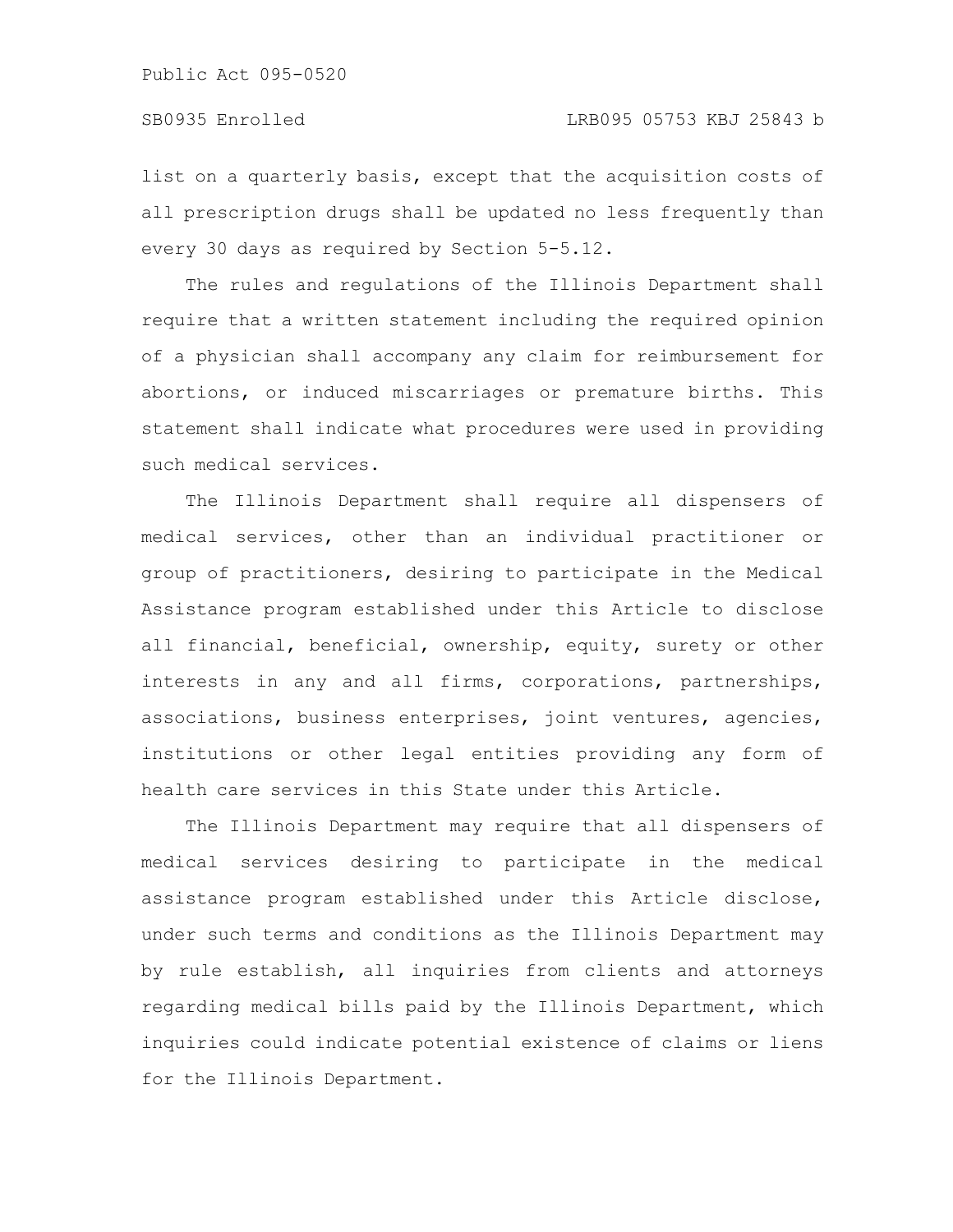Enrollment of a vendor that provides non-emergency medical transportation, defined by the Department by rule, shall be conditional for 180 days. During that time, the Department of Healthcare and Family Services Public Aid may terminate the vendor's eligibility to participate in the medical assistance program without cause. That termination of eligibility is not subject to the Department's hearing process.

The Illinois Department shall establish policies, procedures, standards and criteria by rule for the acquisition, repair and replacement of orthotic and prosthetic devices and durable medical equipment. Such rules shall provide, but not be limited to, the following services: (1) immediate repair or replacement of such devices by recipients without medical authorization; and (2) rental, lease, purchase or lease-purchase of durable medical equipment in a cost-effective manner, taking into consideration the recipient's medical prognosis, the extent of the recipient's needs, and the requirements and costs for maintaining such equipment. Such rules shall enable a recipient to temporarily acquire and use alternative or substitute devices or equipment pending repairs or replacements of any device or equipment previously authorized for such recipient by the Department.

The Department shall execute, relative to the nursing home prescreening project, written inter-agency agreements with the Department of Human Services and the Department on Aging, to effect the following: (i) intake procedures and common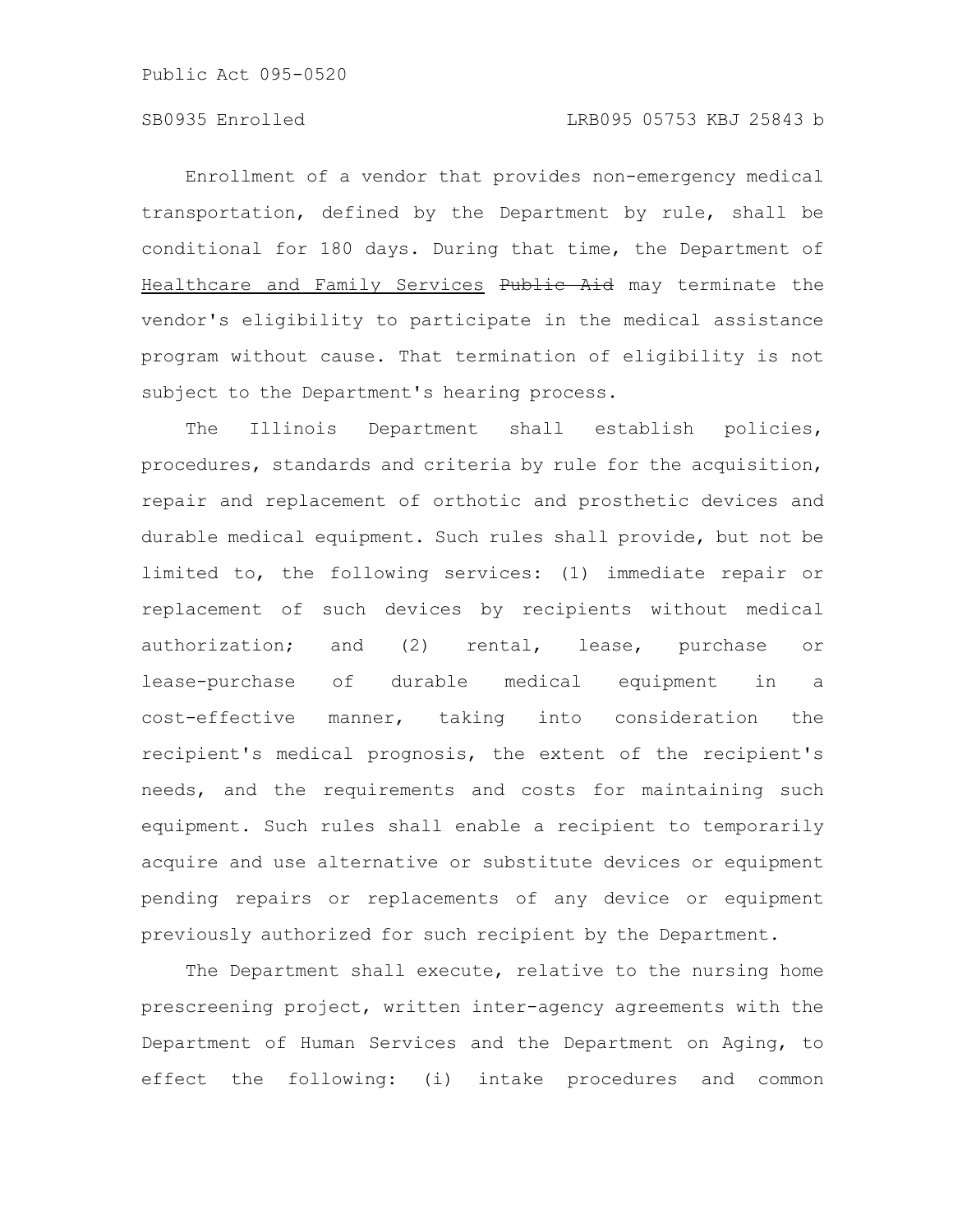eligibility criteria for those persons who are receiving non-institutional services; and (ii) the establishment and development of non-institutional services in areas of the State where they are not currently available or are undeveloped.

The Illinois Department shall develop and operate, in cooperation with other State Departments and agencies and in compliance with applicable federal laws and regulations, appropriate and effective systems of health care evaluation and programs for monitoring of utilization of health care services and facilities, as it affects persons eligible for medical assistance under this Code.

The Illinois Department shall report annually to the General Assembly, no later than the second Friday in April of 1979 and each year thereafter, in regard to:

(a) actual statistics and trends in utilization of medical services by public aid recipients;

(b) actual statistics and trends in the provision of the various medical services by medical vendors;

(c) current rate structures and proposed changes in those rate structures for the various medical vendors; and

(d) efforts at utilization review and control by the Illinois Department.

The period covered by each report shall be the 3 years ending on the June 30 prior to the report. The report shall include suggested legislation for consideration by the General Assembly. The filing of one copy of the report with the